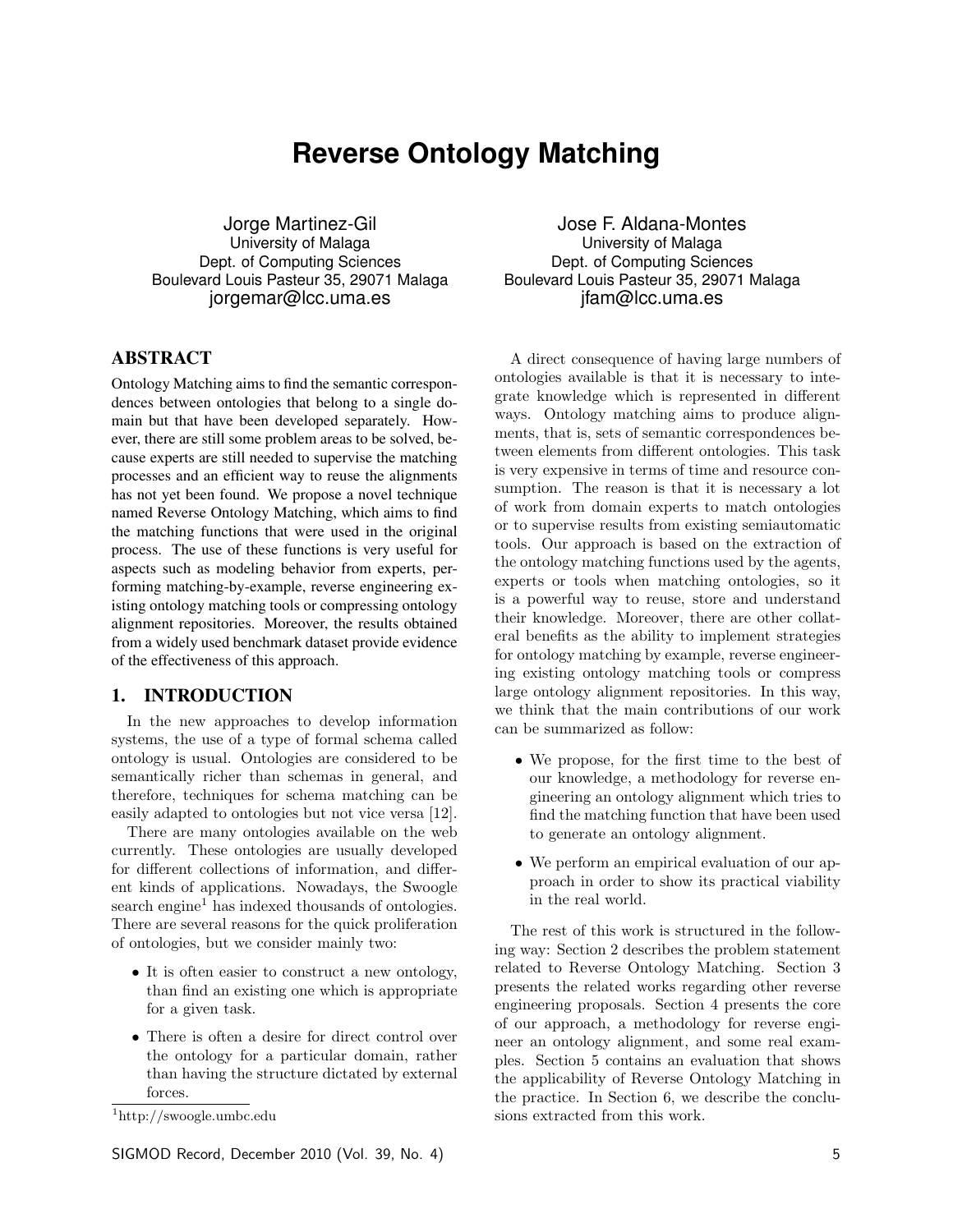## 2. PROBLEM STATEMENT

An ontology is "a specification of a conceptualization" [9] that it is to say, an abstract representation of the world like a set of objects. In this work, we are going to use the intuitive notion of ontology as a set of classes with relations among them that serves primarily to represent formal knowledge in a way which is understandable by people and machines.

Definition 1 (Ontology Matching Function). Ontology Matching Function is a function f where, given two input ontologies o and o', an (optional) input incomplete alignment A, a set of configuration parameters p and, a set of external resources r, an alignment y is returned.

$$
y = f(o, o', A, p, r) \tag{1}
$$

Definition 2 (Ontology Alignment). An ontology alignment is a set of mappings, thus, a set of tuples in the form  $(id, e, e', n, R)$ . Where id is an unique identifier, e and e' are entities belonging to two different ontologies, R is the relation of correspondence between these entities and n is a real number between 0 and 1 representing the confidence for R.

#### Definition 3 (Reverse Ontology Matching Func-

tion). We define Reverse Ontology Matching as the function g that has been used for obtaining an  $alignment y using two input ontologies of and  $o'$ , an$ (optional) input incomplete alignment A, a set of configuration parameters p and, a set of external resources r according to the following equation:

$$
y = f(o, o', A, p, r) \to \exists g, \ g(o, o', A, p, r, y) = f
$$
\n(2)

The computation of  $f$  is far from being trivial. There are hundreds of algorithms to match ontologies, and everything indicates that more algorithms will appear. Moreover, matching algorithms can be compose so we obtain a solution space populated by many millions of possibilities. Lastly, in alignments created by humans it is possible to find mappings that have been found using heterogeneous rules [13]. Therefore, we cannot be sure that we are going to obtain the original function, but a function that is equivalent to the original one.

Definition 4 (Equivalent Ontology Matching Function). Let f be an ontology matching function, then we define an Equivalent Ontology Match $ing Function f'$  as a function which return the same result that f for the same input. More formally

$$
f' \equiv f \leftrightarrow f'(o, o', A, p, r) = f(o, o', A, p, r) \tag{3}
$$

These two basic ideas behind the notions of Reverse Ontology Matching Function and Equivalent Ontology Matching Function allow us to formulate the definition Equivalent Reverse Ontology Matching Function as follows.

Definition 5 (Equivalent Reverse Ontology Matching Function). Let  $g$  be a reverse ontology matching function, then we define a Equivalent Reverse Ontology Matching Function g' as an function which return the same result that g for the same input. More formally

$$
g' \equiv g \leftrightarrow g'(o, o', A, p, r, y) = g(o, o', A, p, r, y) \tag{4}
$$

Take into account, that given an alignment between two ontologies, we know nothing about the heuristic used for the expert in order to provide the results. However, we know two main things: firstly, in Ontology Matching there are a limited amount of categories for grouping algorithms with similar behaviors, and secondly, we understand the notion of composite matchers, that it is to say, the idea behind to combine similarity values predicted by multiple algorithms to determine correspondences between ontology elements in order to benefit from the high degree of precision of some algorithms and at the same time the broader coverage of other algorithms [6]. For the rest of this work, we are working under the assumption that the agent, expert or tool which generate an initial alignment always try to maximize the precision and coverage of their solutions.

#### 2.1 Use Cases

There are many applications where reverse ontology matching will be very useful. We are going to show here four of them: a) Capturing behavior from experts, b) Matching by example, c) Reverse engineer existing tools, and d) Compressing large volumes of ontology alignments.

#### *2.1.1 Capturing behavior from experts.*

If we ask an expert for creating mappings between two ontologies that belong to its area of expertise but that have been developed separately, we are going to obtain a few correspondences but nothing else. These correspondences are only useful for the current case and we are not going to be able to get profit from them in the future. But, if we reverse engineer these correspondences, we will be able to obtain the heuristic used by the expert and apply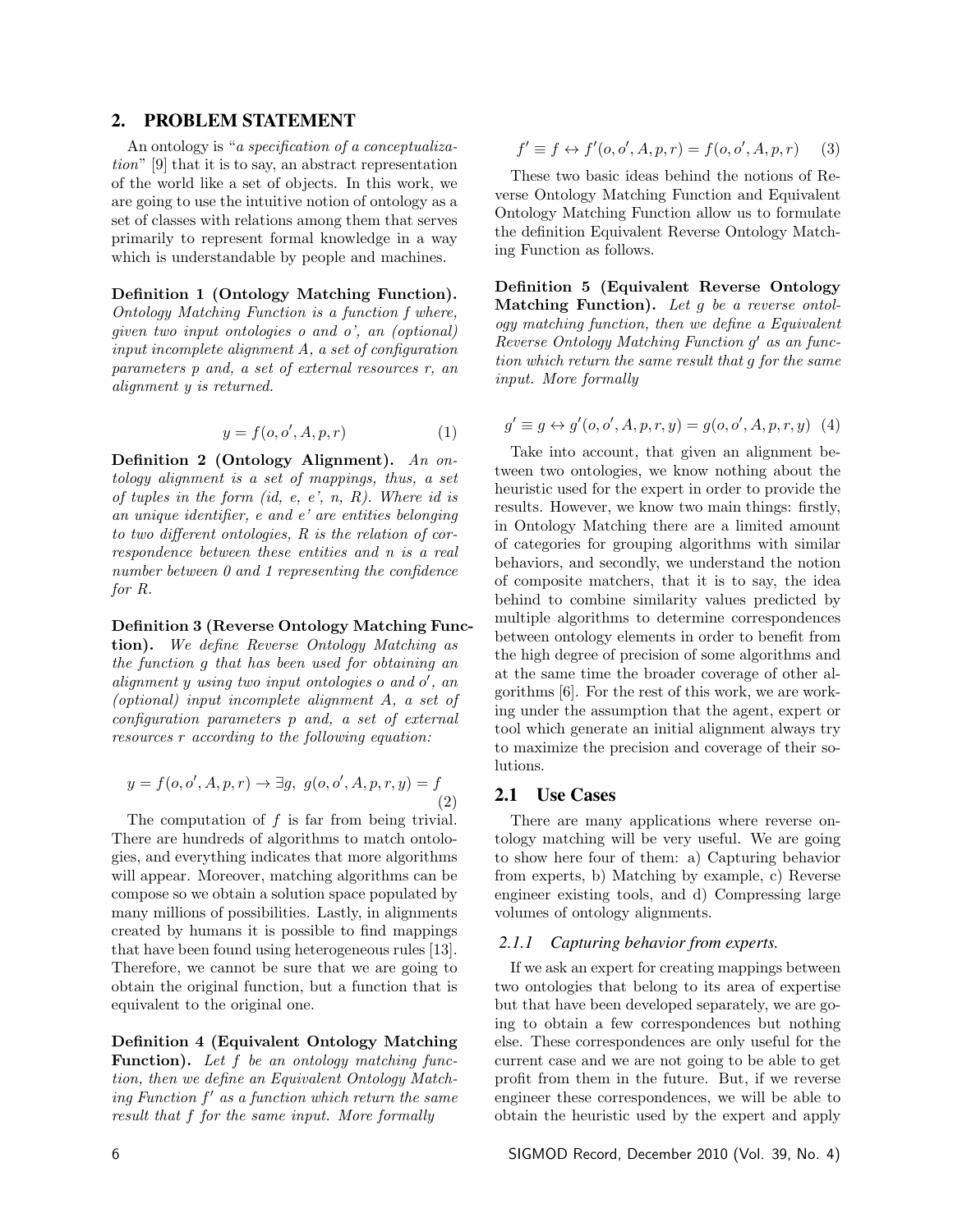it in a lot of additional scenarios. Moreover, we can become experts because we are not going to see only results but the way to reach these results. Finally, but not least, we can compare heuristics from a wide variety of experts and obtain easily a core heuristic, thus, a common way to solve problems.

#### *2.1.2 Matching by example.*

In many ontology matching scenarios is popular the use of a technique called matching by example. This technique consists of given two ontologies, try to find several samples correspondences in order to the system may learn how to find the rest of existing correspondences between the two ontologies automatically. In this way, the user only has to do a little part of the work manually. The existing techniques use methods from the machine learning field (e.g. genetic algorithms, neural networks, and so on). In this way, better the set of mappings provided by the user larger the quality of the automatic matching to be performed. One of the advantages of reverse ontology matching functions is that can be computed in real time, so it is possible to compute the equivalent reverse matching function for a little set of mappings in order to apply this function to the rest of the given ontologies. If the user is able to provide all possible cases initially, the automatic part of the matching process will be very good.

#### *2.1.3 Reverse engineer existing tools.*

Author of the initial set of mappings is not relevant for our reverse ontology matching approach. This means that is possible to detect, and therefore to simulate, an equivalent working mode for the most of deterministic ontology matching tools. Deterministic here means that for a given input, the same output is always provided. The reason is that our approach evaluates some sample inputs and outputs for these tools, and then, configures a deterministic black box which uses well-known techniques to generate the same results for the initially given sample inputs. This technique can be useful to analyze and categorize existing tools. Larger our knowledge of these tools larger the possibility to find errors or improve them.

#### *2.1.4 Compressing large ontology alignments.*

There are many repositories of ontology alignments available on the web. The problem when storing an ontology alignment is that it is necessary to store a lot of information which a) needs much disk space and b) is very difficult to reuse. The reason for the first fact is that it is necessary to store the mappings, information regarding to the initial ontologies, related overhead, and so on. Secondly, knowledge contained in the alignment only can be reused when comparing the same correspondences. Storing only the function that was used to generate the alignment can save much disk space (only a function is stored), contains the same knowledge that the alignment (the alignment can be generated again using the function), and is very reusable (the function can be used in other scenarios).

### 3. RELATED WORKS

The importance of ontology matching is evidenced by the large number of related works that have been made. Unable to cite all these works, we reference the most important surveys in this field, [3, 5, 7, 11, 14, 16] where ontology matching methods and tools are described. There are several improvements like the possibility to match very large ontologies [10] or the capability to make predictions [15].

Many authors tend to categorize simple ontology matching algorithms in the groups defined by Ehrig [5], thus, they try to categorize basic matching algorithms in four categories corresponding to the ontology features to exploit, i.e. Linguistic Features, Structural Features, Constraint-based Features and Integration-Knowledge-based features.

On the other hand, we have not found works addressing the problem of the reverse ontology matching. However, the problem has been treated in adjacent fields such as data exchange. For example, Fagin et al [8] developed a framework for reverse data exchange that supports source instances that may contain nulls. This development required a careful reformulation of all the important notions, including the identity schema mapping, inverse, and maximum recovery. Like in our approach, operators originally introduced by Arenas et al.[1, 2], thus, the composition operator and the inverse operator have been recognized as two fundamental ones.

## 4. REVERSE ONTOLOGY MATCHING

It is possible to compute an equivalent reverse matching function for the alignments that have been created using several of techniques surveyed previously, either they have been combined in a parallel or in a sequential way. Algorithm combination means that algorithms are considered independently of each other, instead of algorithm composition which consists of using several algorithms in order to create a new one (hybrid algorithm). The way to obtain this equivalent reverse matching function requires four main steps that are going to be described now. It should be taken into account that, although engineering details are outside the aim of this work, these steps are susceptible to automation.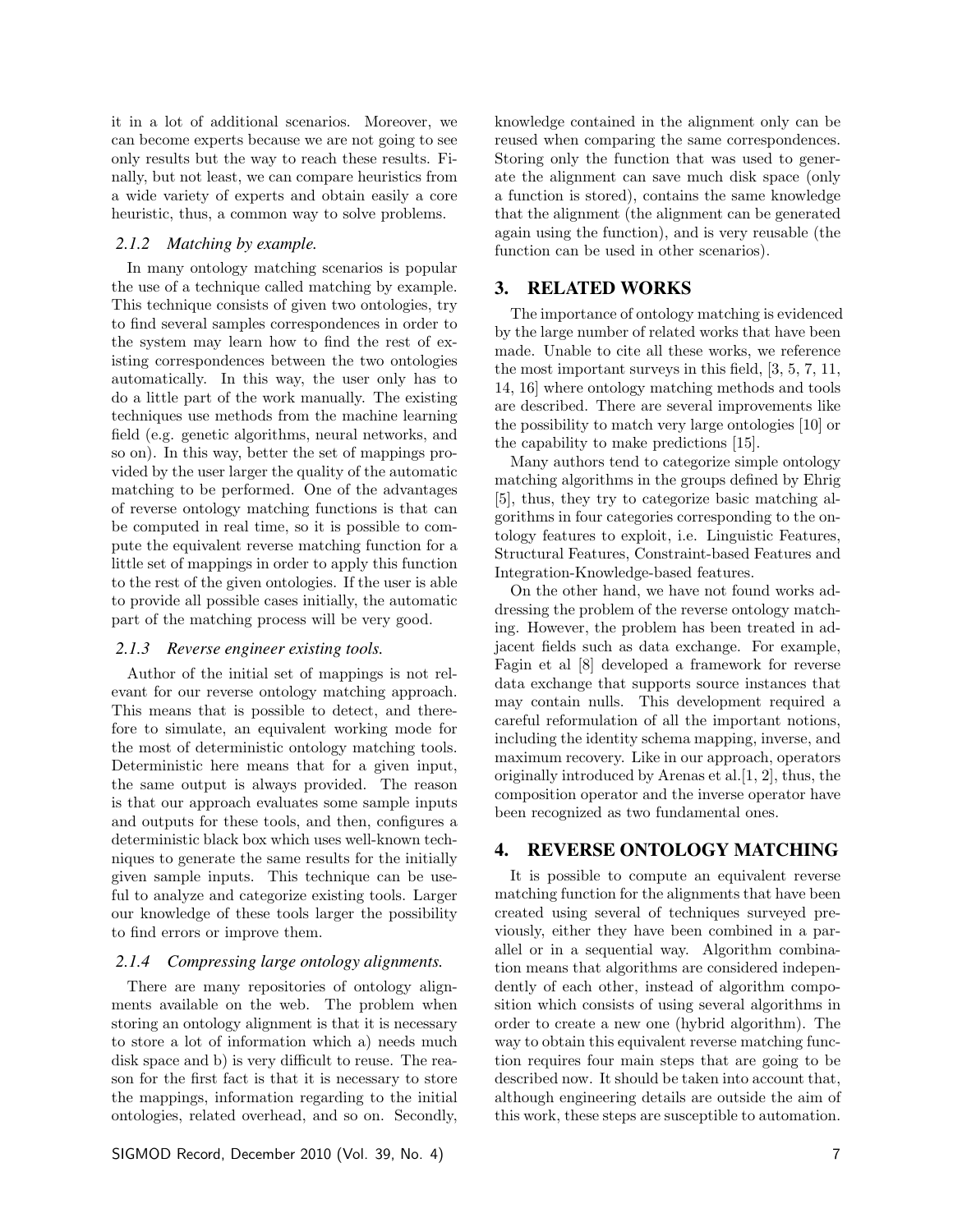- 1. Choose the set of algorithms which are going to be used to obtain the equivalent matching function
- 2. Apply rules for computing the matching function and generating an intermediate equation
- 3. Obtain the equivalent matching function from the intermediate equation
- 4. Simplify (if possible) the equivalent reverse ontology matching function

On the other hand, if the mappings are given in a probabilistic form, firstly we have to decide a threshold in order to identify the valid ones. Then, we can proceed with point number one. A future improvement could consist of managing the uncertainty inherent in these mappings.

### 4.1 Choosing the set of algorithms

Choosing an appropriate set of algorithms to compose the equivalent matching function is very important in order to get success in the reverse matching process. Ideally, we need to use all existing matching algorithms, but this choice is not viable in practice, so we propose to choose, at least, a representative from each of the categories, although it is possible to choose hybrid algorithms too.

#### 4.2 The equivalent matching function

In this step, it is necessary to apply several rules to know the algorithms that has been used originally to perform the alignment. There rules are:

Rule 1. All algorithms which satisfy a mapping will be included in the intermediate equation.

Rule 2. All algorithms which satisfy a same input will be combined in a sequential way, thus, using the operator AND.

Rule 3. All algorithms, or set of algorithms, which satisfy two different inputs will be combined parallely, thus, using the operator OR.

After applying these rules, there might be mappings which cannot be found using the algorithms included in the previous step. For this reason it is necessary to define the concept of magic mapping.

Definition 5 (Magic mapping). We define a magic mapping as the tuple  $(id, e, e', n, R)$  belonging to an alignment A so we do not know what algorithm was used to find it.

The notion of magic mapping tell us that either we have not used an appropriate set of matching algorithms or the need to design a new matching algorithm that addresses this issue.

### 4.3 Extraction of the generalization pattern

This step consists of erasing duplicates expressions from the intermediate equation and making free linked variables. In this way, we obtain a clean of redundancies function.

#### 4.4 Reduction Properties

We have borrowed several rules from the boolean algebra in order to reduce the length of the equivalent reverse ontology matching function. In fact, we have classified these rules in two different groups. For expressions with overlapped (set of) algorithms:

$$
(a \wedge b) \wedge b \rightarrow (a \wedge b) \tag{5}
$$

$$
(a \wedge b) \vee b \to b \tag{6}
$$

$$
(a \lor b) \land b \to b \tag{7}
$$

$$
(a \lor b) \lor b \to (a \lor b) \tag{8}
$$

For expressions without overlapped (set of) algorithms:

$$
(a \wedge b) \wedge c \rightarrow (a \wedge b \wedge c) \tag{9}
$$

$$
(a \lor b) \land c \to (a \land c) \lor (b \land c) \tag{10}
$$

#### 4.5 Reverse Ontology Matching in practice

We show here two examples of how reverse ontology matching can be performed in the practice: (a) We extract the equivalent reverse matching function from a set of mappings (as example of capturing expert behavior), (b) we apply the obtained function that we have obtained to find mappings between two lemmaries (as example of matchingby-example).

Example 1. Given the following set of mappings (Note the mispellings) {(Paris, Charles-de-Gaulle), (London, Heathrow), (Berlin, Schonenfeld), (Rome, Romans), (Madrid, Barajas), (Lisboa, Lisbon)} compute the equivalent reverse matching function that has been used to generate them.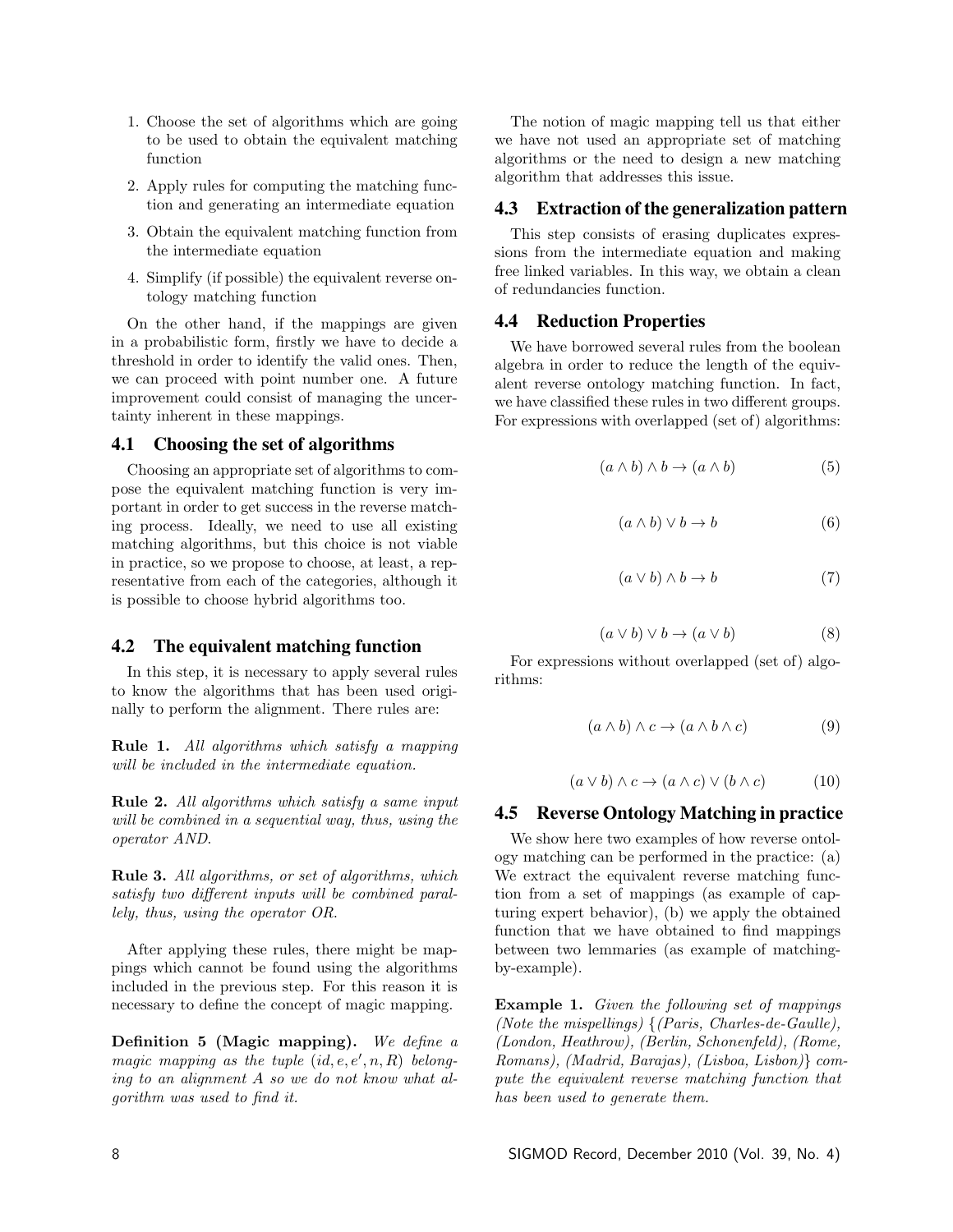1. We are going to choose this set of non-overlapped<sup>2</sup> ontology matching algorithms:

{Synonym, 3Grams, Stoilos, Wikip., Google }

2. If we follow the rules proposed, we are going to obtain the following intermediate equation:

(Wikipedia (Paris, Charles-de-Gaulle) AND Google (Paris, Charles-de-Gaulle)) OR (Wikipedia (London, Heathrow) AND Google (London, Heathrow)) OR Google (Berlin, Schonenfeld) OR (3-Grams (Rome, Romans) AND Stoilos (Rome, Romans)) OR (Wikipedia (Madrid, Barajas) AND Google (Madrid, Barajas)) OR (3-Grams (Lisboa, Lisbon) AND Stoilos (Lisboa, Lisbon))

3. Now, we obtain the generalization pattern:

(Wikipedia (c1, c2) AND Google (c1, c2)) OR Google (c1, c2) OR (3-Grams (c1, c2) AND Stoilos (c1, c2))

4. Finally, we apply the appropriate reduction properties ((6) in this case) in order to obtain the final equivalent matching function:

Google  $(c1, c2)$  OR  $(3$ -Grams  $(c1, c2)$  AND Stoilos (c1, c2))

What means that all input mappings that meet these conditions will be included in the final alignment. If more complex alignments are going to be analyzed, the two ontologies have to be accessible so that matching algorithms can detect structural similarities.

As it can be seen, we have captured the equivalent reverse matching function that was initially applied by the expert in order to match the concepts. If the function is applied to the input set of concepts, the mappings will be obtained again.

Example 2. Use the equivalent reverse matching function obtained in the Example 1 to match these two simple lemmaries {Canada, Asia, Boston, Mexico, New-York} and {Celtics, Canadian, MexicoDF, Lakers, Manhattan}

SIGMOD Record, December 2010 (Vol. 39, No. 4) 9

1. The equivalent matching function that we obtained in the Example 1 was:

Google (c1, c2) OR (3-Grams (c1, c2) AND Stoilos (c1, c2))

2. We generate the set of all possible correspondences between the two given lemmaries:

{(Canada, Celtics), (Canada, Canadian), (Canada, MexicoDF), (Canada, Lakers), (Canada, Manhattan), (Asia, Celtics), (Asia, Canadian), (Asia, MexicoDF), (Asia, Lakers), (Asia, Manhattan), (Boston, Celtics), (Boston, Canadian), (Boston, MexicoDF), (Boston, Lakers), (Boston, Manhattan), (Mexico, Celtics), (Mexico, Canadian), (Mexico, MexicoDF), (Mexico, Lakers), (Mexico, Manhattan), (New-York, Celtics), (New-York, Canadian), (New-York, MexicoDF), (New-York, Lakers), (New-York, Manhattan) }

- 3. We apply the equivalent matching function to the set of all correspondences and we have,
	- Google: (Boston, Celtics), (Boston, Lakers), (Mexico, MexicoDF), (New-York, Manhattan)
	- 3-Grams AND Stoilos: (Canada, Canadian), (Mexico, MexicoDF)
- 4. The final set of mappings is

{(Canada, Canadian), (Boston, Celtics), (Boston, Lakers), (Mexico, Mexico DF), (New-York, Manhattan)}

5. We have that Boston belongs to two different mappings. This is because there are a lot of pages referring to NBA indexed by Google, so this algorithm generates a false positive. It is possible to implement the system in two ways: a) Allowing only 1:1 correspondences, in this case, only the mapping with a higher degree of confidence according to the algorithms will be added to the final alignment b) Allowing n:m correspondences, in this case, all mappings that meet the conditions will be included in the final results.

 $\overline{2_{\text{Two}}}$  algorithms are overlapped if they aim to exploit the same ontology characteristics when looking for a correspondence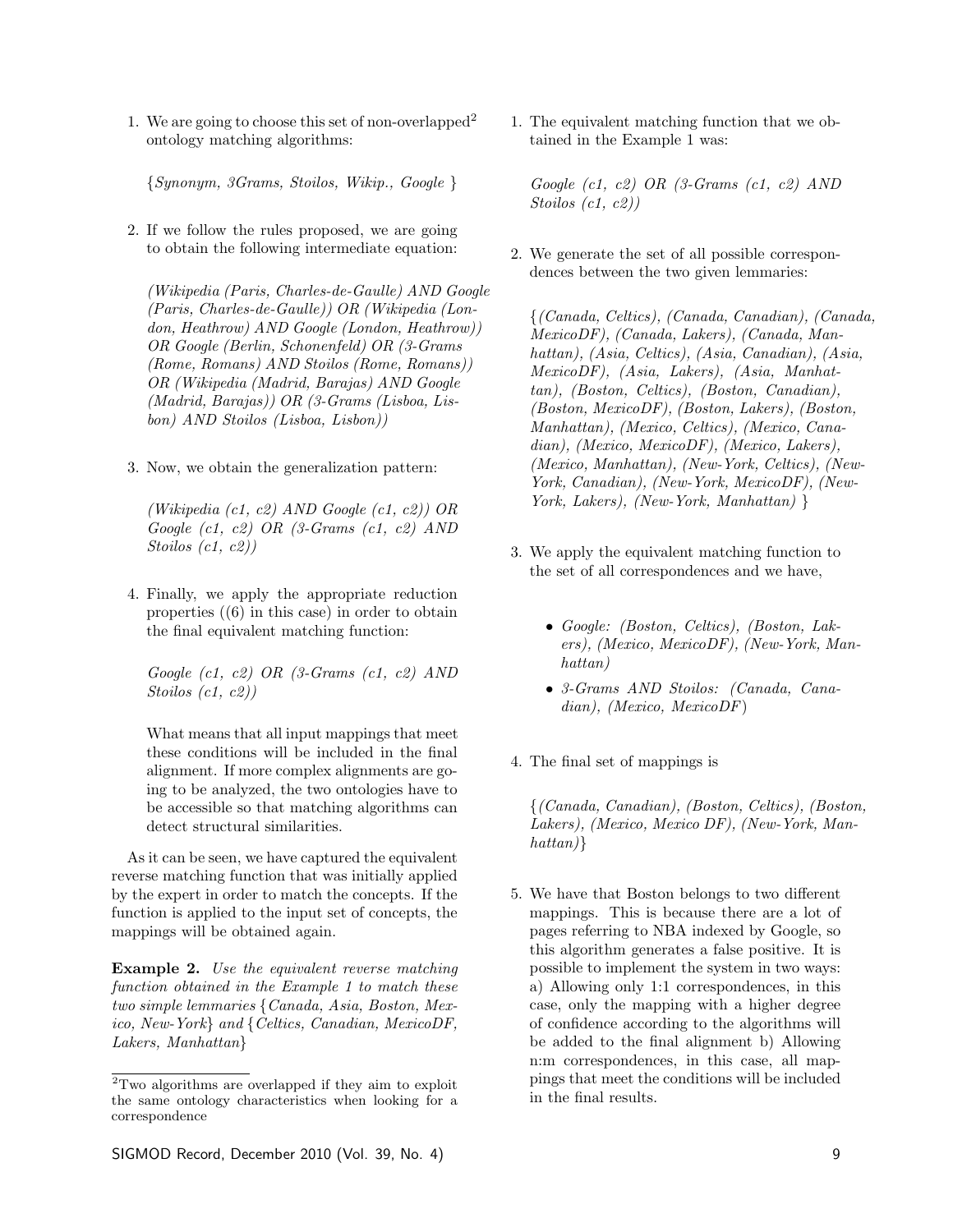# 5. EVALUATION

We perform here an evaluation of our proposal. Firstly, we define that way to measure the quality of an equivalent matching function. Then, we describe and discuss the cases that we can find when evaluating this kind of functions, and lastly, we apply our technique in several real world scenarios in order to show that reverse ontology matching is viable in the practice.

Definition 6 (Equivalent reverse matching func-

tion evaluation). An equivalent reverse matching function evaluation ermfe is a function ermfe :  $S \times S' \mapsto \text{precision} \in \Re \in [0,1] \times \text{recall} \in \Re \in$  $[0, 1]$  that associates an alignment S and a reference alignment  $S'$  to two real numbers stating the precision and recall of  $S$  in relation to  $S'$ .

Precision states the fraction of retrieved mappings that were included in the original alignment S. Recall is the fraction of the correct mappings that are obtained successfully in comparison with the mappings belonging to  $S$ . In this way, precision is a measure of exactness and recall a measure of completeness. The problem here is that techniques can be optimized to obtain a high precision at the cost of the recall or, on the contrary, it is easy to optimize the recall at the cost of the precision. By this reason a F-measure is defined as a weighting factor between precision and recall. In this work, we use the most common configuration which consists of weighting precision and recall equally.

Let  $S$  the alignment provided initially, and let emf be the equivalent matching function obtained using reverse engineering and  $S'$  its output alignment. Then, we can face to these three cases:

- $S' = S$ . We have a perfect equivalent matching function. The reason is that the equivalent matching function has been able to replicate exactly the results of the expert, technique or tool that created the original alignment.
- $S' \subset S$   $(S' = S \mu$ , where  $\mu$  is the set of magic mappings). In this case, it has not been possible to find some of the algorithms used by the expert, technique or tool to generate some specific mappings. The final set of mappings provided by the equivalent matching function is a subset of the original set. The rest of mappings are magic mappings. A large number of magic mappings means that either we have not used an appropriate set of matching algorithms or that the alignment was generated using a hitherto unknown technique.

| Ontology             | #Map. | Pr.  | $\rm{Rc}$ . | $F-M.$ |
|----------------------|-------|------|-------------|--------|
| Russia <sub>12</sub> | 85    | 0.97 | 0.04        | 0.08   |
| RussiaAB             | 117   | 1.00 | 0.07        | 0.13   |
| TourismAB            | 226   | 0.96 | 0.12        | 0.21   |
| <b>Sports</b>        | 150   | 0.99 | 0.02        | 0.04   |
| AnimalsAB            | 24    | 0.92 | 0.14        | 0.24   |

Table 1: Quality for the Equivalent Reverse Ontology Matching functions using Web Knowledge algorithms

| Ontology      | #Map. | Pr.  | Rc.      | $F-M.$ |
|---------------|-------|------|----------|--------|
| Russia12      | 85    | 0.86 | 0.53     | 0.65   |
| RussiaAB      | 117   | 1.00 | 0.51     | 0.68   |
| TourismAB     | 226   | 0.93 | 0.47     | 0.62   |
| <b>Sports</b> | 150   | 0.94 | 0.39     | 0.55   |
| AnimalsAB     | 24    | 0.75 | $0.80\,$ | 0.77   |

Table 2: Quality for the Equivalent Reverse Ontology Matching functions not using Web Knowledge algorithms

•  $S' \supset S$   $(S' = S + \lambda$ , where  $\lambda$  is a set of new discovered mappings). In this case, the expert, technique or tool used an ambiguous strategy to create the final alignment. If the result provided by the equivalent matching function is a superset from the original one, then, we know that a strategy was used only for an arbitrary set of entities. For example, (Mexico, Mexican) was included in the final alignment but (Canada, Canadian) was not. Our technique is able to capture the strategy, but it cannot be applied in the same arbitrary way.

# 5.1 Empirical Results

In our experiment (see Table 1 and 2), we have noticed that algorithms which use Web Knowledge (Google and Wikipedia distance in this case) have a big impact in our results. The reason is that such kind of algorithms, which detect the co-occurrence of terms in the same websites of the Web, are able to find a lot of correspondences, and therefore the precision is increased when using them. But these algorithms generate a lot of false positives too, so the recall is decreased.

We have that values for the precision are good. This means that algorithms that we have used are able to capture the most of the mappings from the alignment. On the other hand, the value for the recall is lower, what means that these algorithms find more mappings than the alignment had originally. Therefore, F-measure, thus, the overall quality measure decreases.